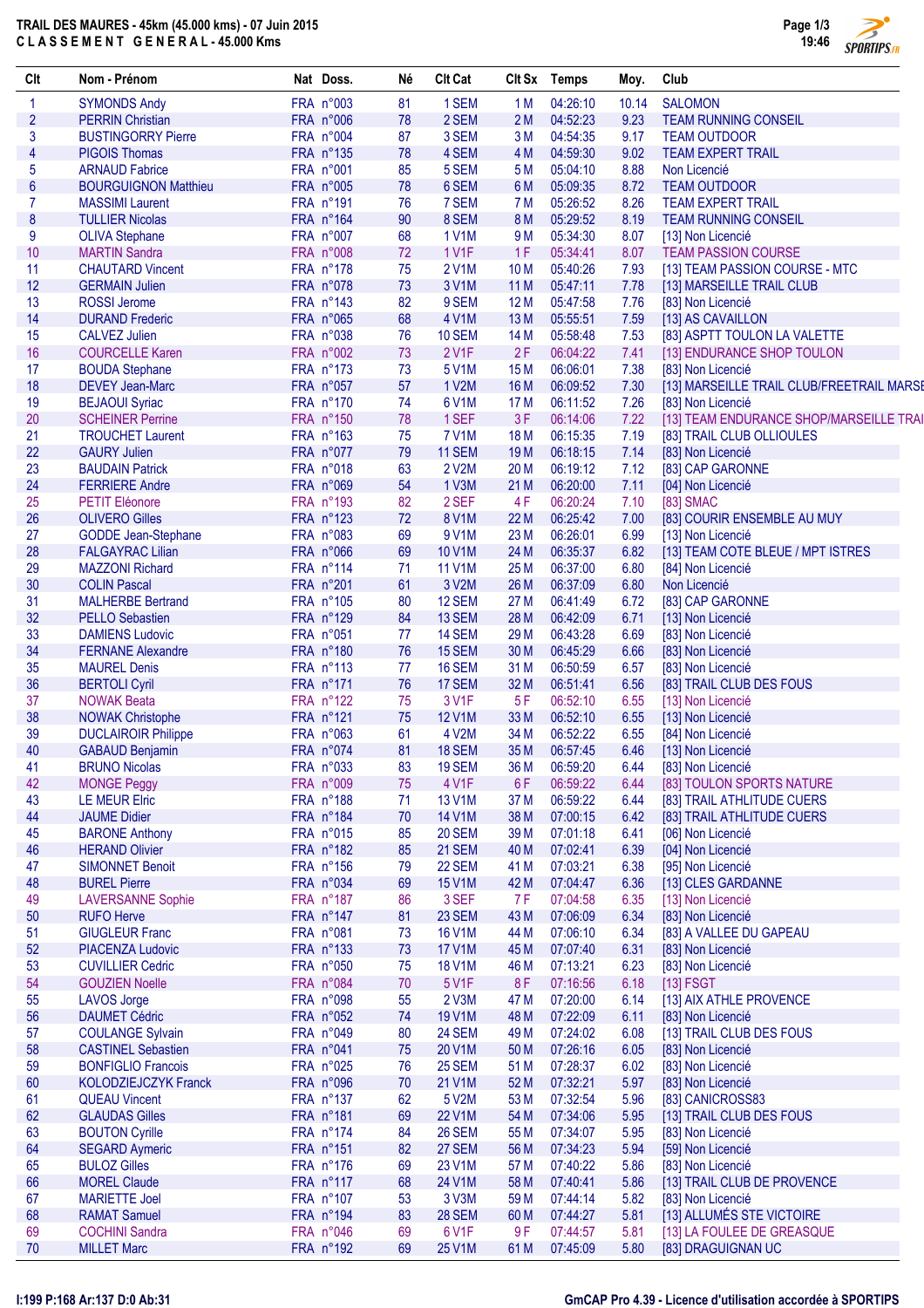**BICHAUT SYLVAIN** 

## **TRAIL DES MAURES - 45km (45.000 kms) - 07 Juin 2015 C L A S S E M E N T G E N E R A L - 45.000 Kms**

Clt Nom - Prénom **Nat Doss.** Né Clt Cat Clt Sx Temps Moy. Club

71 PALMERINI Gilles FRA n°125 67 26 V1M 62 M 07:47:40 5.77 [83] Non Licencié 72 LILLAZ Jean Vincent FRA n°189 68 27 V1M 63 M 07:50:17 5.74 [83] Non Licencié

| 73         | <b>DEBOCQ Isabelle</b>                | FRA n°056   | 70 | 7 V1F              | 10F              | 07:50:48 | 5.74 | [77] PAAC PONTAULT COMBAULT    |
|------------|---------------------------------------|-------------|----|--------------------|------------------|----------|------|--------------------------------|
| 74         | <b>VENDEE Katya</b>                   | FRA n°197   | 79 | 4 SEF              | 11F              | 07:53:05 | 5.71 | [83] TRAIL CLUB OLLIOULES      |
| 75         | <b>VIGLINO Frederic</b>               | FRA n°199   | 71 | 28 V1M             | 64 M             | 07:53:57 | 5.70 | [83] ABC LE BEAUSSET           |
| 76         | <b>VIGLINO Laetitia</b>               | FRA n°198   | 76 | 5 SEF              | 12F              | 07:53:57 | 5.70 | [83] Non Licencié              |
|            |                                       |             |    |                    |                  |          |      |                                |
| 77         | <b>PONTIER Thierry</b>                | FRA n°136   | 74 | 29 V1M             | 65 M             | 07:56:55 | 5.66 | [13] TRAIL CLUB DE PROVENCE    |
| 78         | <b>JANOYER Remy</b>                   | FRA n°094   | 73 | 30 V1M             | 66 M             | 07:57:19 | 5.66 | [13] Non Licencié              |
| 79         | <b>RENAULT Julien</b>                 | FRA n°139   | 80 | <b>29 SEM</b>      | 67 M             | 07:57:46 | 5.65 | [83] Non Licencié              |
| 80         | <b>BARAT Nelly</b>                    | FRA n°014   | 79 | 6 SEF              | 13F              | 07:58:04 | 5.65 | [06] Non Licencié              |
| 81         | <b>SPODYMEK Nicolas</b>               | FRA n°158   | 82 | <b>30 SEM</b>      | 68 M             | 07:58:23 | 5.64 | [13] TRAIL CLUB DE PROVENCE    |
| 82         | <b>VIAU Christian</b>                 | FRA n°165   | 74 | 31 V1M             | 69 M             | 07:58:46 | 5.64 | [78] Non Licencié              |
|            |                                       |             |    |                    |                  |          |      |                                |
| 83         | DAUPHIN Sï¿1/2Bastien                 | FRA n°053   | 77 | <b>31 SEM</b>      | 70 M             | 07:59:21 | 5.63 | [83] USAM TOULON               |
| 84         | <b>FLECHE Manuel</b>                  | FRA n°071   | 66 | 32 V1M             | 71 M             | 08:00:30 | 5.62 | [84] COMBES ET CRETES          |
| 85         | <b>CHAINTREUIL Didier</b>             | FRA n°044   | 64 | 6 V2M              | 72 M             | 08:02:54 | 5.59 | [83] Non Licencié              |
| 86         | <b>BRAVARD Katia</b>                  | FRA n°067   | 69 | 8 V1F              | <b>14 F</b>      | 08:08:34 | 5.53 | <b>TRAIL ATHLITUDE CUERS</b>   |
| 87         | <b>ZANELLA Thierry</b>                | FRA n°168   | 54 | 4 V3M              | 73 M             | 08:09:08 | 5.52 | [06] Non Licencié              |
| 88         | <b>SAGNOL Philippe</b>                | FRA n°148   | 64 | 7 V2M              | 74 M             | 08:12:46 | 5.48 | [13] Non Licencié              |
| 89         | <b>ORTIZ Robert</b>                   | FRA n°124   | 63 | 8 V2M              | 75 M             | 08:14:39 | 5.46 |                                |
|            |                                       |             |    |                    |                  |          |      | [13] Non Licencié              |
| 90         | <b>DORE Marc</b>                      | FRA n°061   | 70 | 33 V1M             | 76 M             | 08:18:38 | 5.41 | [84] Non Licencié              |
| 91         | <b>LEVAL Fabien</b>                   | FRA n°101   | 81 | 32 SEM             | 77 M             | 08:19:49 | 5.40 | [83] Non Licencié              |
| 92         | <b>COLAS Pascal</b>                   | FRA n°047   | 70 | 34 V1M             | 78 M             | 08:20:34 | 5.39 | <b>CAP GARONNE</b>             |
| 93         | <b>ATZENI Daniel</b>                  | FRA n°010   | 57 | 9 V2M              | 79 M             | 08:22:28 | 5.37 | [13] CLES GARDANNE             |
| 94         | <b>PAPAZIAN Antranik</b>              | FRA n°126   | 49 | 5 V3M              | 80 M             | 08:22:33 | 5.37 | [13] CS IBM MARSEILLE          |
|            | <b>SALVANEFCHI Robert</b>             |             |    |                    |                  |          |      | <b>AVAG</b>                    |
| 95         |                                       | FRA n°200   | 59 | <b>10 V2M</b>      | 81 M             | 08:24:56 | 5.35 |                                |
| 96         | <b>FRADET Quentin</b>                 | FRA n°073   | 91 | 33 SEM             | 82 M             | 08:26:40 | 5.33 | [40] Non Licencié              |
| 97         | <b>LAUTARD Silvie</b>                 | FRA n°186   | 75 | 9 V1F              | 15F              | 08:27:15 | 5.32 | [13] ALLUMÉS STE VICTOIRE      |
| 98         | <b>COSSET Stephane</b>                | FRA n°048   | 71 | 35 V1M             | 83 M             | 08:27:50 | 5.32 | [97] Non Licencié              |
| 99         | <b>NOIRCLERE Gerald</b>               | FRA n°120   | 73 | 36 V1M             | 84 M             | 08:27:51 | 5.32 | [88] Non Licencié              |
| 100        | <b>CESCA David</b>                    | FRA n°042   | 70 | 37 V1M             | 85 M             | 08:27:52 | 5.32 | [83] SALAMANDRE TRAIL AVENTURE |
| 101        | <b>PETIT David</b>                    | FRA n°012   | 69 | 38 V1M             | 86 M             | 08:28:04 | 5.31 | ASC PERSONNEL DU SENAT         |
|            |                                       |             |    |                    |                  |          |      |                                |
| 102        | <b>GAI Thierry</b>                    | FRA n°076   | 60 | <b>11 V2M</b>      | 87 M             | 08:28:26 | 5.31 | [13] Non Licencié              |
| 103        | <b>PICCITTO Thomas</b>                | FRA n°134   | 82 | <b>34 SEM</b>      | 88 M             | 08:30:12 | 5.29 | [13] Non Licencié              |
| 104        | <b>TEISSIER Jean-Marc</b>             | FRA n°159   | 66 | 39 V1M             | 89 M             | 08:33:27 | 5.26 | [83] Non Licencié              |
| 105        | <b>BREAL Antony</b>                   | FRA n°031   | 69 | 40 V1M             | 90 M             | 08:41:32 | 5.18 | [35] Non Licencié              |
| 106        | <b>DORE Emmanuelle</b>                | FRA n°060   | 68 | 10 V1F             | 16F              | 08:41:32 | 5.18 | [84] Non Licencié              |
| 107        | <b>JALA Mickael</b>                   | FRA n°093   | 80 | <b>35 SEM</b>      | 91 M             | 08:42:07 | 5.17 | [06] Non Licencié              |
|            |                                       | FRA n°130   |    |                    |                  |          |      |                                |
| 108        | <b>PEREZ Alain</b>                    |             | 62 | <b>12 V2M</b>      | 92 M             | 08:42:59 | 5.16 | [83] Non Licencié              |
| 109        | <b>LU-YUN Jacqueline</b>              | FRA n°103   | 73 | 11 V1F             | 17F              | 08:44:19 | 5.15 | [13] LA CIOTAT TRIATHLON       |
| 110        | <b>GABBANINI Richard</b>              | FRA n°075   | 53 | 6 V3M              | 93 M             | 08:44:35 | 5.15 | <b>CAP GARONNE</b>             |
| 111        | <b>CHAUVEAU Estelle</b>               | FRA n°045   | 90 | 7 SEF              | 18F              | 08:45:10 | 5.14 | [83] Non Licencié              |
| 112        | <b>MORON Cyril</b>                    | FRA n°118   | 85 | <b>36 SEM</b>      | 94 M             | 08:45:11 | 5.14 | [83] Non Licencié              |
| 113        | <b>BRUNEEL Joris</b>                  | FRA n°032   | 79 | 37 SEM             | 95 M             | 08:46:06 | 5.13 | [75] Non Licencié              |
| 114        | <b>LEONA</b> Jonathan                 | FRA n°146   | 85 | <b>38 SEM</b>      | 96 M             | 08:50:49 | 5.09 | Non Licencié                   |
|            |                                       |             |    |                    |                  |          |      |                                |
| 115        | <b>GRECH Gerard</b>                   | $FRA$ n°145 | 77 | 39 SEM             | 97 M             | 08:50:50 | 5.09 | Non Licencié                   |
| 116        | <b>SADYS Vincent</b>                  | FRA n°195   | 86 | 40 SEM             | 98 M             | 08:55:22 | 5.04 | [83] Non Licencié              |
| 117        | <b>PARRINELLO Gerard</b>              | FRA n°128   | 73 | 41 V1M             | 99 M             | 09:00:47 | 4.99 | [13] AMC AUBAGNE               |
| 118        | <b>PAPAZIAN Francoise</b>             | FRA n°127   | 56 | 1 V <sub>2</sub> F | 19F              | 09:18:17 | 4.84 | [13] CS IBM MARSEILLE          |
| 119        | <b>PEREZ SEVA Francois</b>            | FRA n°131   | 59 | 13 V2M             | 100 M            | 09:22:39 | 4.80 | Non Licencié                   |
| 120        | <b>HEINRICH Pierre</b>                | FRA n°090   | 76 | 41 SEM             | 101 <sub>M</sub> | 09:22:40 | 4.80 | [68] Non Licencié              |
|            |                                       |             |    |                    |                  |          |      |                                |
| 121        | <b>SEGARD Quentin</b>                 | FRA n°152   | 81 | 42 SEM             | 102 M            | 09:27:30 | 4.76 | [e8] Non Licencié              |
| 122        | <b>ALLAIRE</b> Jean-Philippe          | FRA n°169   | 62 | <b>14 V2M</b>      | 103 M            | 09:37:34 | 4.67 | <b>AFRICA RUN</b>              |
| 123        | <b>CHAMBON Eric</b>                   | FRA n°177   | 77 | 43 SEM             | 104 M            | 09:45:41 | 4.61 | [13] Non Licencié              |
| 124        | <b>MOMPERTUIS Laurent</b>             | FRA n°115   | 73 | 42 V1M             | 105 <sub>M</sub> | 09:47:07 | 4.60 | [83] Non Licencié              |
| 125        | <b>BUSIGNIES-HOGRAINDLEUR Marlyse</b> | FRA n°035   | 80 | 8 SEF              | 20F              | 09:47:08 | 4.60 | [13] AMC AUBAGNE               |
| 126        | <b>BLINEAU Patrice</b>                | FRA n°024   | 65 | 15 V2M             | 106 M            | 09:57:58 | 4.52 | [83] Non Licencié              |
| 127        |                                       | FRA n°029   | 66 | <b>12 V1F</b>      | 21F              | 10:05:33 | 4.46 | [07] Non Licencié              |
|            | <b>BOURGET Sandrine</b>               |             |    |                    |                  |          |      |                                |
| 128        | <b>MICHET Bernard</b>                 | FRA n°089   | 40 | 1 V4M              | 107 M            | 10:13:57 | 4.40 | Non Licencié                   |
| 129        | <b>MARTIN Pascal</b>                  | FRA n°110   | 83 | 44 SEM             | 108 M            | 10:24:15 | 4.33 | [13] MARSEILLE TRAIL CLUB      |
| 130        | <b>DUCHENE Guillaume</b>              | FRA n°062   | 75 | 43 V1M             | 109 M            | 10:24:18 | 4.32 | [06] Non Licencié              |
| 131        | <b>TEK Robert</b>                     | FRA n°160   | 63 | <b>16 V2M</b>      | 110 <sub>M</sub> | 10:24:19 | 4.32 | [06] Non Licencié              |
| 132        | <b>BLANC Michel Raymond</b>           | FRA n°172   | 65 | <b>17 V2M</b>      | 111M             | 10:25:12 | 4.32 | [13] Non Licencié              |
| 133        | <b>DONATI Sebastien</b>               | FRA n°059   |    | 45 SEM             |                  | 10:25:52 |      | ASL THALES SOPHIA RUNNERS      |
|            |                                       |             | 85 |                    | 112 M            |          | 4.31 |                                |
| 134        | <b>CANOLLE Claude</b>                 | FRA n°039   | 71 | 44 V1M             | 113M             | 10:25:54 | 4.31 | ASL THALES SOPHIA RUNNERS      |
| 135        | <b>DE FREITAS Frederic</b>            | FRA n°054   | 78 | 46 SEM             | 114 M            | 10:25:56 | 4.31 | ASL THALES SOPHIA RUNNERS      |
| 136        | <b>LESPILETTE Mathieu</b>             | FRA n°100   | 83 | 47 SEM             | 115M             | 10:25:58 | 4.31 | ASL THALES SOPHIA RUNNERS      |
| 137        | <b>LAVAL Renaud</b>                   | FRA n°097   | 82 | 48 SEM             | 116 M            | 10:26:00 | 4.31 | [06] Non Licencié              |
| <b>ABD</b> | <b>GHIO Laurent</b>                   | FRA n°079   | 70 | ABD V1M            | ABD <sub>M</sub> | 00:00:00 | 0.00 | [91] Non Licencié              |
| <b>ABD</b> | <b>PERRIER Sylvain</b>                | FRA n°132   | 69 | ABD V1M            | <b>ABDM</b>      | 00:00:00 | 0.00 | [83] Non Licencié              |
|            |                                       |             |    |                    |                  |          |      |                                |

ABD PERRIER Sylvain FRA n°132 69 ABD V1M ABD M 00:00:00 0.00 [83] Non Licencié



**Page 2/3 19:46**